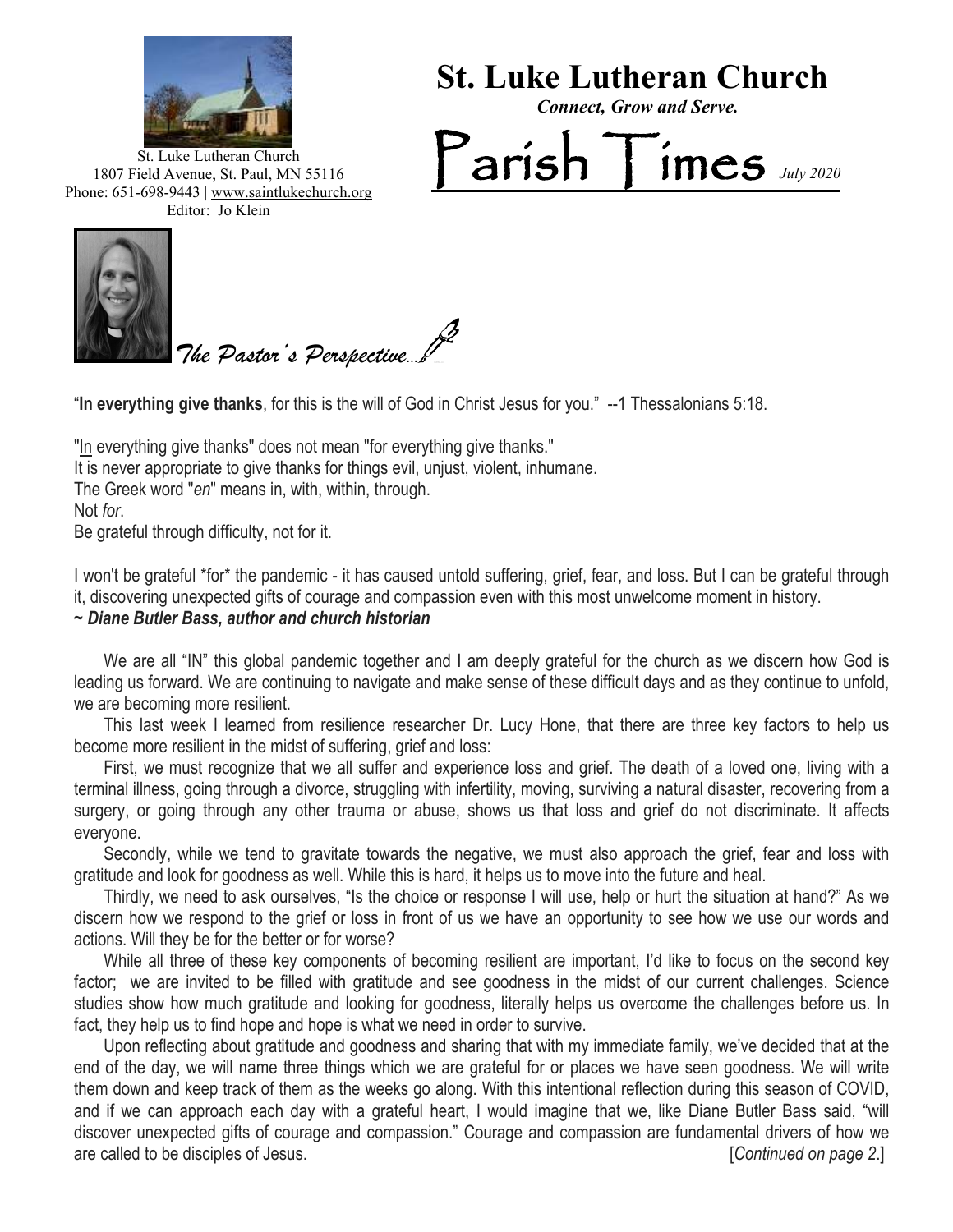

## **July Birthdays**

- 7 Ruth Carlson, Ian Walter
- 8 Joyce Bluel
- 15 Doug Wasko, Madison Munos
- 16 Wendy Bjorklund
- 17 Bob and Pam Ballis
- 20 Peter Klein
- 23 Jo Klein
- 26 Jill Burchill, Tatum Herrmann
- 28 Dan Grzywinski
- 30 Jason Woodford



## **July Anniversaries**

6 Kevin and MaryJo Brandt: 1991 13 Larry and Bev Eckstrom: 2001



## **LOAVES AND FISHES** Our heartfelt thanks to our June St. Luke volunteers: David Elliott, Susan Lorenz and Christine Olson.



safety. Come and shop...visit with Our sixth annual Farmers Market is underway! It will run every Saturday, 8am to 1pm, through Oct. 3. Covid 19 precautionary measures are in place for your neighbors and peruse the lovely fresh fruits and vegetables from local farmers. Or better yet, come to volunteer, and get first choice of the produce. Interested? Contact Wendy at a metal of the state of the state at a state of the state at a state of the state at a state of the state at a state of the state at a state of the state at a state of the state at a state of the state at a state wlbjorklund@stcloudstate.edu.



Our first St. Luke/St. Mark Zoom Book Club meeting has been set for Wednesday, July 8 at 6:30 pm! All are welcome! The first book will be "Almost Everything: Notes on Hope", by Annie Lamott. We thought the subject was fitting. If you are not familiar with Lamott, she is warm, wise, spiritual, earthy, and very funny.

After the first book club meeting, we can poll folks on books choices, moving forward. We are excited to get this rolling....hope you plan to join us!

# **A New Photo Directory is in the Works!**

You have received an email or letter about our forthcoming St. Mark/St. Luke photo directory. Since we are still in the midst of social distancing, it would be wonderful if we could get a photo jpg that you have taken of you and/or your family. Feel free to take the photo outdoors. Please remember that for this purpose, we want very much to see your face(s)…not the scenery. If you have a family member who is on our prayer list, we would appreciate a current photo of them you may have taken prior to the pandemic, or a favorite photo of your choice. If you are unable to provide a photo of them, it is our intention to do all we can to take a photo at a later date or see if one may exist in our church event photos. If you have questions, please contact David Nedrelow at [nedre004@umn.edu](mailto:nedre004@umn.edu) or Sue McNeill at [suemc1493@gmail.com,](mailto:suemc1493@gmail.com) vour representatives on the Church Directory Committee. Thank you for sharing in the gathering of information and photos for this unique joint directory.

*(Pastor's Perspective continued from page 1.)*

 As a church, I wonder, can we reflect together on the goodness we have seen or things we are grateful for each week? I know these are not easy days, but how might we uplift one another and see the blessings in our midst? At the end of each week in July, I will send out an e-mail, to which, if you would like to share your gratitude, please reply and let us know what those things are. We will compile them together and post them in the August newsletter!

 If we look with gratitude on our daily life, my guess is the unexpected gifts will become more apparent. They will shape us as individuals and community and will hopefully give us a new way to see one another and the world we live in.

 Today, I am grateful for these three things; a good and challenging conversation with colleagues, my morning cup of coffee and fireflies. What are you grateful for?

 In everything, give thanks and see what God does with that!  $\circled{c}$ 

Blessings upon your summer days. Stay cool. Be Well.

In Christ, Pastor Emily



Sixth Annual Farmers Market, every Saturday, 8am to 1pm, through Oct. 3…join us!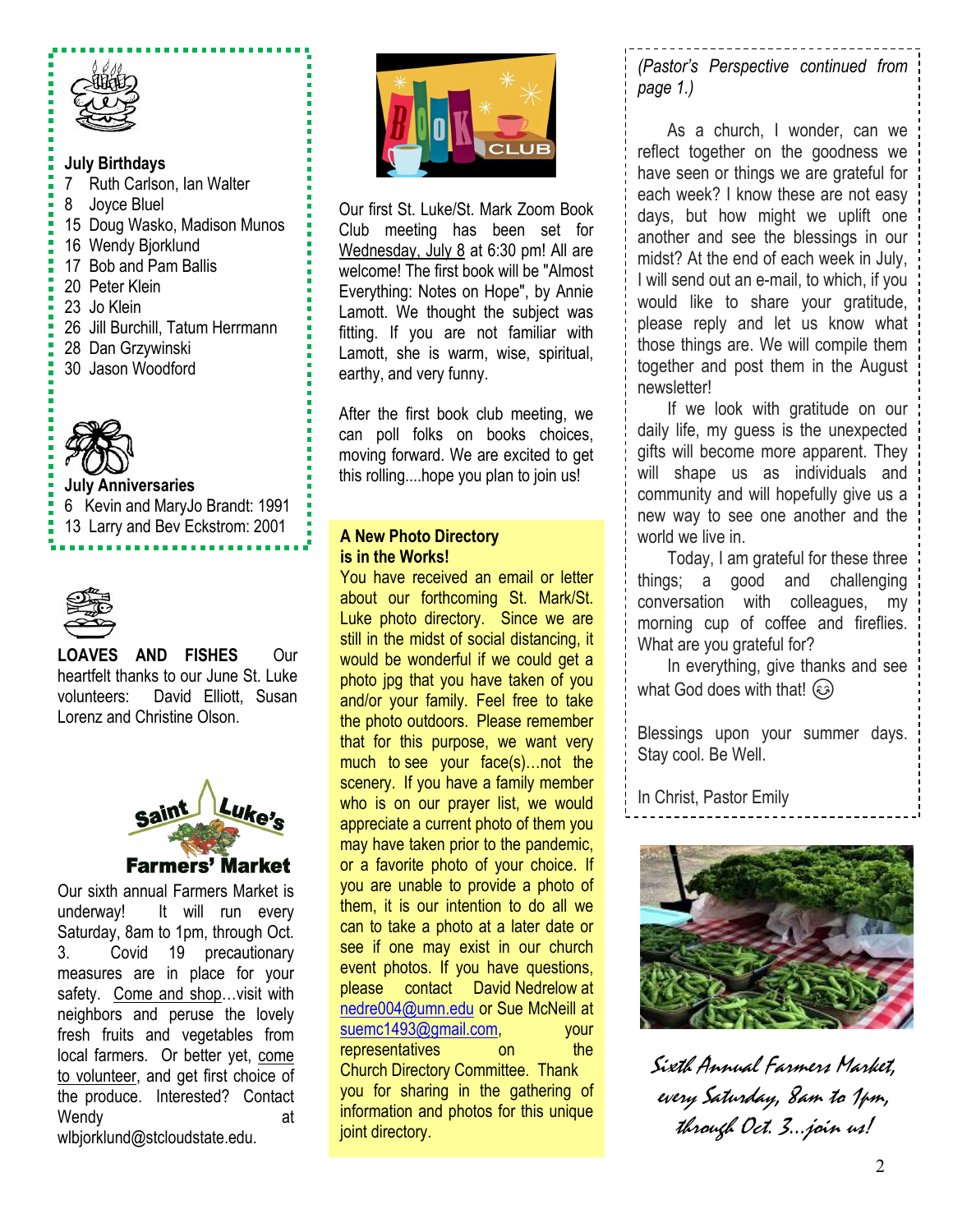



Safety Team: Bishop Lull requested each congregation to form a team to begin discussions and determine procedures for what needs to be done before and after we open our church building for services and meetings. I would like to introduce you to the St. Luke team as of today. Sue Grzywinski (VA nurse), Julie Ellingson (elder care), Kay Reich (message therapy), Jo Klein (church administrator), Sue McNeill (council president, legal field), and Pr. Emily. At our first meeting in May, we determined we needed to ask the church council to approve our motion to keep the church closed through August 2020. The council agreed with the motion and it passed. The Safety Team will continue to review the newest information from the CDC, MN Dept. of Health, the Synod, and procedures other churches are developing and sharing. In June, we reviewed several documents and chose various topics to begin "to do" lists, supply lists, procedures necessary before we open our building, and new routines for worshipping or meeting in our building. This is a serious topic and procedures must be in place before we can once again worship in our church home. Please complete the Survey Monkey you will receive soon to help the team in developing a plan for returning. Contact Julie Ellingson regarding the survey. Your safety is of the utmost importance. These past few months have proven to me that our "church" is not the building, but our wonderful members. St. Mark has their own Safety Team; and in the future, we will share resources and ideas.

2020 Photo Directory: David Nedrelow and I have volunteered to work with Bonnie Jellinek and Dianne Testa of St. Mark to create a joint photo directory. When opened from one cover, St. Luke information and photos will be listed. When opened from the other cover, St. Mark information and photos will be listed. It is important to put names to faces as we continue to worship together and help each other at events. We believe that we can create the directory ourselves (since social distancing does not allow us to pose for a photographer). This is a unique year and an opportunity to have some fun with a more casual directory. I am looking for event photos for our collage page, and would welcome photos you'd like to share. We are trying to collect all information and photos by the end of July. Whether you are an active or inactive member, we want you to be part of this directory. You were sent a form to provide information about you and a photo or jpg. Please take a moment and be part of this project. We rely on your help to make this happen!

Who To Contact List: The council is creating a Who To Contact List if you have questions, suggestions or have interest in various activities. When you review the list, you'll see the same names appearing several times. We would so appreciate your consideration in choosing to help one time or many times in any of the areas listed. There will be a star next to events that happen only when we return to our church building. Each of the contact people would be more than willing to explain what they do and welcome your interest. Help us share the wealth in keeping St. Luke alive and well during this period of separation.

Be well and safe, Sue McNeill

## **Zoom Readers for July:**

July 5: Jen Fredrickson July 12: Lyndi Fabbrini July 19: Wendy Bjorklund July 26: Bonnie Jellinek